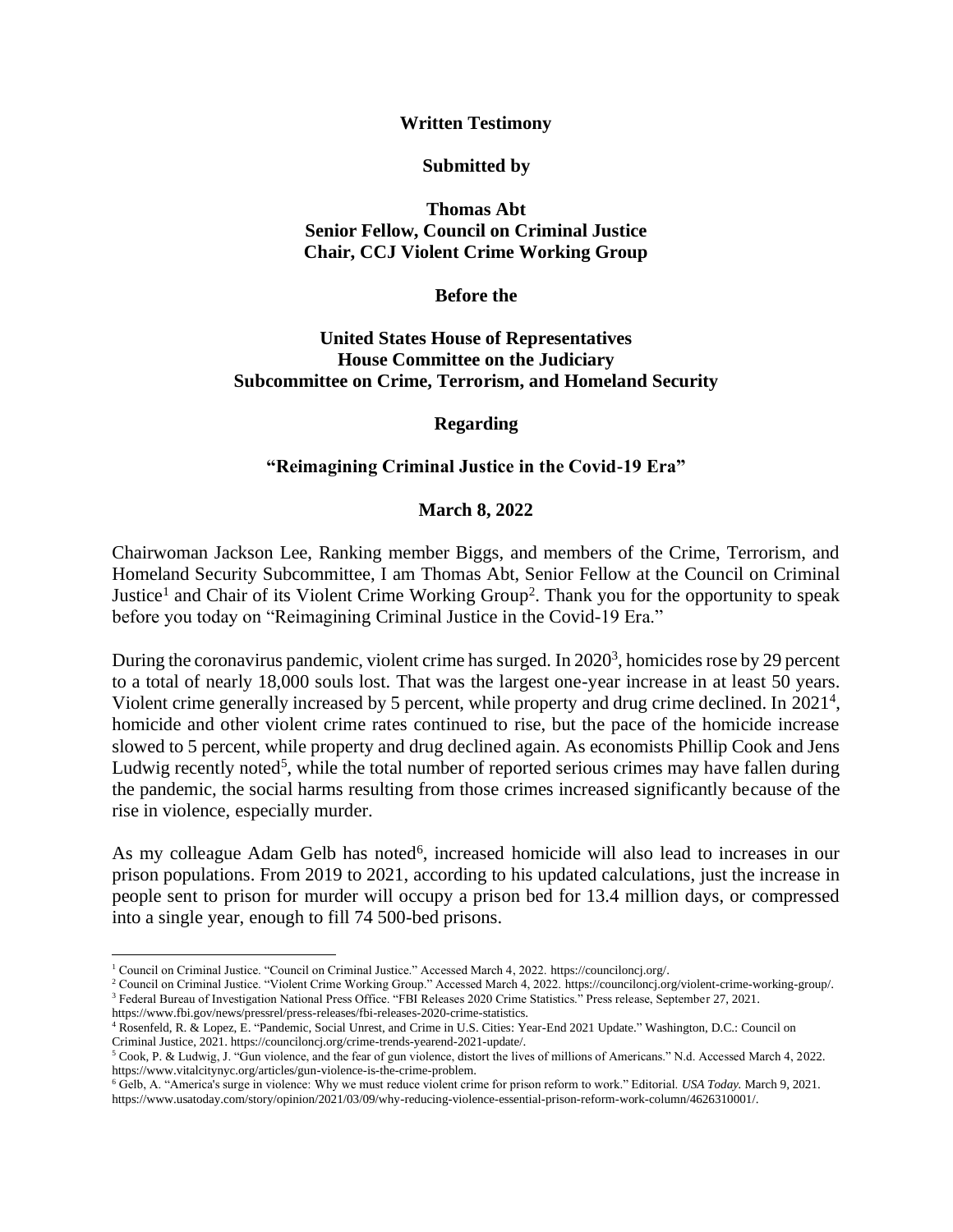These numbers, and the suffering behind them, are deeply troubling. At the same time, it is important to note that violent crime rates, including murder, remain well below the peaks they reached in the late 1980s and early 1990s. We must respond urgently to this epidemic of violence, but we need not panic.

The rise in violence has occurred in cities all around the country. Violence surged in large cities and small ones. It went up in cities led by Democratic mayors, and also those led by Republicans. It rose in blue states, and also in red ones. The effect appears to be national and not driven by local circumstances, at least not primarily. That does not mean that local leaders have no agency when it comes to controlling crime and violence – far from it – but those efforts mitigate these broader forces and cannot eliminate them entirely.

It is also important to observe what type of violence that is rising. By all accounts, it is community gun violence, that is violence perpetrated with firearms in public settings. This type of violence has always concentrated in our poorest, most marginalized communities, and it continued to do so over the past two years. To be clear, other forms of violence are present and may even be increasing modestly, but it is community gun violence, committed by and against young men of color, that is driving this surge in serious violence.

# **Understanding Recent Increases in Community Gun Violence**

It is difficult to know for certain why community gun violence spiked during the pandemic, but most experts have settled on three likely factors. The first is the pandemic itself, which disproportionately impacted the marginalized communities where gun violence concentrates. At the same time, the pandemic strained the institutions charged with keeping the peace, such as police, courts, treatment agencies, and community-based groups. Controlling violence depends in large part on proactively engaging those at the highest risk for violence, and such outreach was interrupted by the ongoing risk of infection.

While COVID-19 has presented major challenges, violence actually started increasing in the United States in 2015. Further, violence [did not increase](https://www.nature.com/articles/s41562-021-01139-z.pdf)<sup>7</sup> in most other high-income nations during the pandemic. This means that the pandemic is not the only explanation for why violence has increased.

A second factor is the social unrest caused by high-profile incidents of police force against unarmed civilians. In the weeks immediately after George Floyd was murdered in Minneapolis, Minnesota, community gun violence spiked precipitously in poor communities of color around the country. The same thing happened in 2014, when Michael Brown was killed by police in Ferguson, Missouri. This violence was not associated with protests or protesters, but instead concentrated among the small sets of individuals and groups already at high risk for crime and violence.

<sup>&</sup>lt;sup>7</sup> Nivette, A., Zahnow, R., Aguilar, R., Ahven, A., Amram, S., Ariel, B., Burbano, M., et al. 2021. "A Global Analysis of the Impact of COVID-19 Stay-at-Home Restrictions on Crime." *Nature Human Behaviour* 5 (7): 868–77[. https://doi.org/10.1038/s41562-021-01139-z.](https://doi.org/10.1038/s41562-021-01139-z)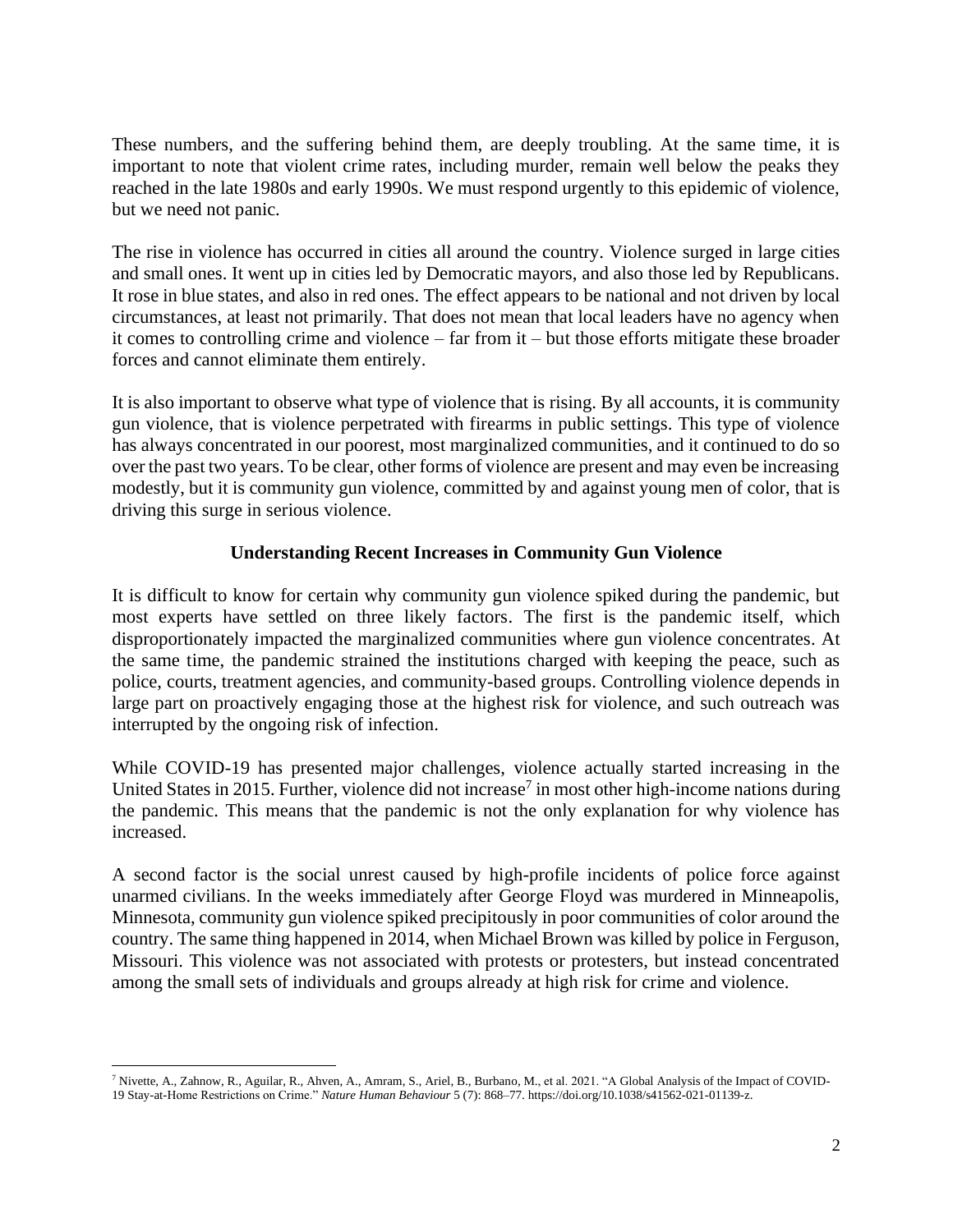Such incidents, and the controversy that follows, drive a wedge between law enforcement and the communities they are supposed to serve. When this happens, violence flourishes, both because [police refrain from proactively preventing and investigating crime](https://papers.ssrn.com/sol3/papers.cfm?abstract_id=3690473.)<sup>8</sup>, and because community members [cooperate less](https://papers.ssrn.com/sol3/papers.cfm?abstract_id=3920493)<sup>9</sup> with law enforcement.

The third factor is a substantial increase in legal gun purchases that began with the pandemic and continued throughout. In 2020, Americans purchased approximately 23 million guns – [a 64 percent](https://www.washingtonpost.com/national/record-gun-sales-us-2020/2021/01/18/d25e8616-55a9-11eb-a931-5b162d0d033d_story.html)  [increase](https://www.washingtonpost.com/national/record-gun-sales-us-2020/2021/01/18/d25e8616-55a9-11eb-a931-5b162d0d033d_story.html)<sup>10</sup> from the year before. While the vast majority of these weapons are owned and operated lawfully, [recent data](https://www.theatlantic.com/ideas/archive/2022/01/gun-sales-murder-spike/621196/)<sup>11</sup> from the Bureau of Alcohol, Tobacco, Firearms and Explosives suggests that number of guns whose "time to crime" – the time from when a firearm was legally purchased to when it was recovered after a crime – was six months or less increased by 90 percent. In short, during the pandemic, there were more guns, more of which fell into the wrong hands, and they did so more quickly.

# **Evidence-Informed Strategies for Reducing Community Gun Violence**

While a large body of rigorous research and public opinion polling supports additional commonsense requirements for owning and carrying a deadly firearm, that is not the focus of my testimony today. My focus here is on nonpartisan, fact- and evidence-informed solutions to community gun violence that Congress can authorize and appropriate to give cities relief right now. These solutions reflect the consensus reached by the Council's Violent Crime Working Group, a diverse body of law enforcement officials, community violence and public health experts, advocates and activists, and leading researchers.

[Study](https://jamanetwork.com/journals/jamainternalmedicine/fullarticle/2594804) [after](https://link.springer.com/article/10.1007/s11292-007-9044-y) [study](https://onlinelibrary.wiley.com/doi/abs/10.1111/1745-9125.12070)<sup>12,13,14</sup> finds that crime, and especially violence, concentrates among small networks of people and places. This is true for every city in the United States. In [Oakland](https://onlinelibrary.wiley.com/doi/abs/10.1111/1745-9133.12142)<sup>15</sup>, for instance, 60 percent of murders occur within a social network of approximately 1,000 to 2,000 individuals—about 0.3 percent of the city's population. In [Boston](https://link.springer.com/article/10.1007/s10940-009-9082-x#:~:text=In%20support%20of%20micro%2Dplaces,Boston%20during%20this%20time%20period.)<sup>16</sup>, 70 percent of all shootings over three decades concentrated in areas covering five percent of the city.

Perhaps not surprisingly, the strategies associated with the most immediate, measurable, and concrete anti-violence outcomes have one thing in common: they focus on these small numbers of

<sup>8</sup> Cassell, P. 2020. "Explaining the Recent Homicide Spikes in U.S. Cities: The 'Minneapolis Effect' and the Decline in Proactive Policing." SSRN Scholarly Paper ID 3690473. Rochester, NY: Social Science Research Network. https://papers.ssrn.com/abstract=3690473.

<sup>9</sup> Ang, D., Bencsik, P., Bruhn, J., & Derenoncourt, E.. 2021. "Police Violence Reduces Civilian Cooperation and Engagement with Law Enforcement." SSRN Scholarly Paper ID 3920493. Rochester, NY: Social Science Research Network. https://doi.org/10.2139/ssrn.3920493. <sup>10</sup> Fisher, M., Burman, M., Spolar, C., Rozsa, L. & Tran, A. "America on Edge: Covid Lockdowns, Protests and Election Strife Led to Record

Gun Sales." *Washington Post*. Accessed March 4, 2022. https://www.washingtonpost.com/national/record-gun-sales-us-2020/2021/01/18/d25e8616-55a9-11eb-a931-5b162d0d033d\_story.html.

<sup>11</sup> Arthur, J. & Asher, R. 2022. "The Data Are Pointing to One Major Driver of America's Murder Spike." The Atlantic. January 10, 2022. https://www.theatlantic.com/ideas/archive/2022/01/gun-sales-murder-spike/621196/.

<sup>&</sup>lt;sup>12</sup> Green, B., Horel, T., & Papachristos, A. 2017. "Modeling Contagion Through Social Networks to Explain and Predict Gunshot Violence in Chicago, 2006 to 2014." *JAMA Intern Med.*, 177 (3): 326–333. doi:10.1001/jamainternmed.2016.8245.

<sup>13</sup> Sherman, L. 2007. "The Power Few: Experimental Criminology and the Reduction of Harm." *Journal of Experimental Criminology* 3 (4): 299– 321. https://doi.org/10.1007/s11292-007-9044-y.

<sup>14</sup> Weisburd, D. 2015. "The Law of Crime Concentration and the Criminology of Place." *Criminology* 53 (2): 133–57. https://doi.org/10.1111/1745-9125.12070.

<sup>15</sup> Corsaro, N., & Engel, R. 2015. "Most Challenging of Contexts." *Criminology & Public Policy* 14 (3): 471–505. https://doi.org/10.1111/1745- 9133.12142.

<sup>&</sup>lt;sup>16</sup> Braga, A., Papachristos, A., & Hureau, D. 2010. "The Concentration and Stability of Gun Violence at Micro Places in Boston, 1980–2008." *Journal of Quantitative Criminology* 26 (1): 33–53.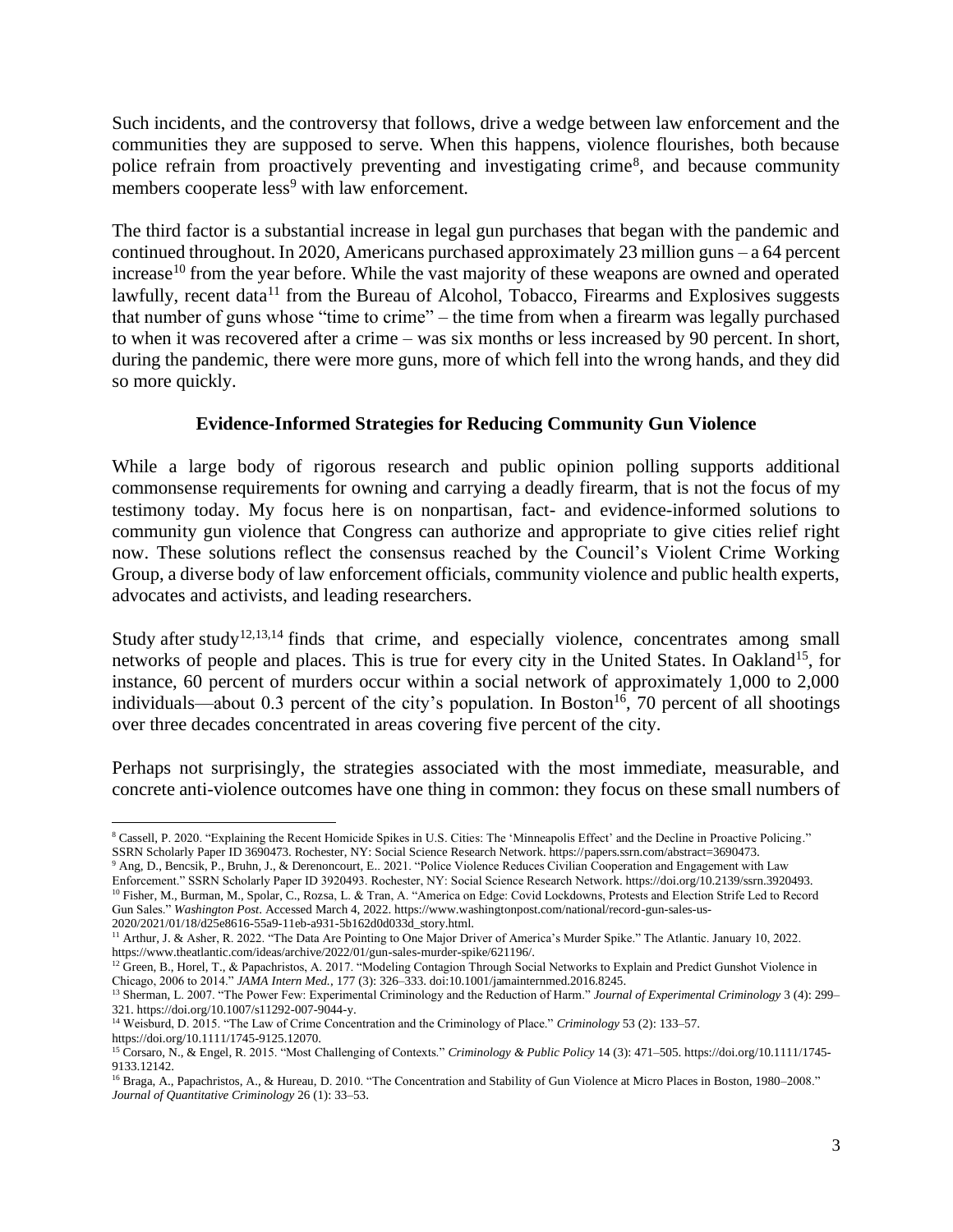people and places. Any strategy, or set of strategies, intended to curb community gun violence in the short run must adopt these principles of concentration and focus.

Some of these focused strategies involve law enforcement. Most researchers give improved policing some credit for the long declines in violent and other crime that occurred in the 1990s and 2000s. In systematic reviews of [hot spots](https://onlinelibrary.wiley.com/doi/full/10.1002/cl2.1046)<sup>17</sup> and [problem-oriented](https://onlinelibrary.wiley.com/doi/full/10.1002/cl2.1089)<sup>18</sup> policing, researchers examined dozens of rigorous evaluations and found these approaches to be effective. In New York City, for instance, targeted ["gang takedowns"](https://onlinelibrary.wiley.com/doi/10.1002/pam.22323)<sup>19</sup> recently reduced gun violence in and around public housing communities by one third.

These police-based strategies work best when focused on specific crime problems, in partnership with community and other stakeholders. Strong police oversight and management is necessary in order to limit these approaches to only the highest-risk people and places. Overly broad and aggressive policing strategies are not particularly effective, trigger community resistance, and have too many negative collateral consequences.

Other strategies prevent crime and violence without law enforcement. Cognitive behavioral therapy (CBT) can teach high-risk individuals to manage emotions, address conflicts constructively, and think carefully in order to avoid criminal and violent behavior. A [systematic](https://onlinelibrary.wiley.com/doi/full/10.4073/csr.2007.6)  [review](https://onlinelibrary.wiley.com/doi/full/10.4073/csr.2007.6)<sup>20</sup> found that such programs reduced criminal recidivism by 25 percent, with one of five programs cutting recidivism by more than half. In Chicago, randomized controlled trials have demonstrated that [one CBT program](https://urbanlabs.uchicago.edu/projects/becoming-a-man)<sup>21</sup> reduced arrests for violent crimes among youth by half, while [another](https://www.heartlandalliance.org/wp-content/uploads/2021/07/READI-Chicago-Mid-Study-Analysis-May-2021-FV.pdf)<sup>22</sup> reduced shooting and homicide arrests among high-risk individuals by 80 percent.

Place-based crime prevention strategies that address blight, add streetlights, and change foot and car traffic patterns, among other tactics, can prevent crime and violence by altering the physical environment of crime-prone locations. In [Philadelphia](https://www.pnas.org/content/115/12/2946)<sup>23</sup>, the removal of trash, the grading and seeding of land, and the planting of trees in vacant lots to create park-like settings was associated with a 17 percent decrease in violent crime and a nine percent decrease in crime overall. In [New](https://counciloncj.org/meeting-bulletin-4-community-based-responses/New%20York%20City)  [York City](https://counciloncj.org/meeting-bulletin-4-community-based-responses/New%20York%20City)<sup>24</sup>, installing temporary street lights corresponded with a 36 percent reduction in nighttime index crimes – a finding reinforced by [systematic reviews](https://onlinelibrary.wiley.com/doi/full/10.4073/csr.2008.13)<sup>25</sup> of the strategy.

<sup>17</sup> Braga, A., Turchan, B., Papachristos, A., & Hureau, D. 2019. "Hot Spots Policing of Small Geographic Areas Effects on Crime." *Campbell Systematic Reviews* 15 (3): e1046. https://doi.org/10.1002/cl2.1046.

<sup>18</sup> Hinkle, J., Weisburd, D., Telep, C., & Petersen, K. 2020. "Problem-Oriented Policing for Reducing Crime and Disorder: An Updated Systematic Review and Meta-Analysis." *Campbell Systematic Reviews* 16 (2): e1089. https://doi.org/10.1002/cl2.1089.

<sup>&</sup>lt;sup>19</sup> Chalfin, A., LaForest, M. & Kaplan, J. 2021. "Can Precision Policing Reduce Gun Violence? Evidence from 'Gang Takedowns' in New York City. *Journal of Policy Analysis and Management* 40 (4): 1047-1082[. https://doi.org/10.1002/pam.22323.](https://doi.org/10.1002/pam.22323)

<sup>20</sup> Lipsey, M., Landenberger, N., & Wilson, S. 2007. "Effects of Cognitive-Behavioral Programs for Criminal Offenders." *Campbell Systematic Reviews* 3 (1): 1–27. https://doi.org/10.4073/csr.2007.6.

<sup>&</sup>lt;sup>21</sup> Heller , S., Shah, A., Guryan, J., Ludwig, J., Mullainathan, S., & Pollack, H. 2017. Thinking, Fast and Slow? Some Field Experiments to Reduce Crime and Dropout in Chicago. *Quarterly Journal of Economics* 132(1):1-54. doi: 10.1093/qje/qjw033.

<sup>22</sup> READI Chicago: A Heartland Alliance Program. (2021). *READI Chicago Evaluation Finds Reductions in Shootings and Homicides.* Heartland Alliance. [https://www.heartlandalliance.org/wp-content/uploads/2021/07/READI-Chicago-Mid-Study-Analysis-May-2021-FV.pdf.](https://www.heartlandalliance.org/wp-content/uploads/2021/07/READI-Chicago-Mid-Study-Analysis-May-2021-FV.pdf) 

 $^{23}$  Branas, C. South, E., Kondo, M, Hohl, B., Bourgois, P., Wiebe, D., & MacDonald, J. 2018. Citywide cluster randomized trial to restore blighted vacant land and its effects on violence, crime, and fear. *PNAS* 115 (12)[. https://doi.org/10.1073/pnas.1718503115.](https://doi.org/10.1073/pnas.1718503115)

<sup>&</sup>lt;sup>24</sup> Chalfin, A., Hansen, B., Lerner, J., & Parker, L. 2019. "Reducing Crime Through Environmental Design: Evidence from a Randomized Experiment of Street Lighting in New York City." Working Paper 25798. Working Paper Series. National Bureau of Economic Research. [https://doi.org/10.3386/w25798.](https://doi.org/10.3386/w25798)

<sup>25</sup> Welsh, B. & Farrington, D. 2008. Effects of improved street lighting on crime. *Campbell Systematic Reviews* 4 (1): 1-51. [https://doi.org/10.4073/csr.2008.13.](https://doi.org/10.4073/csr.2008.13)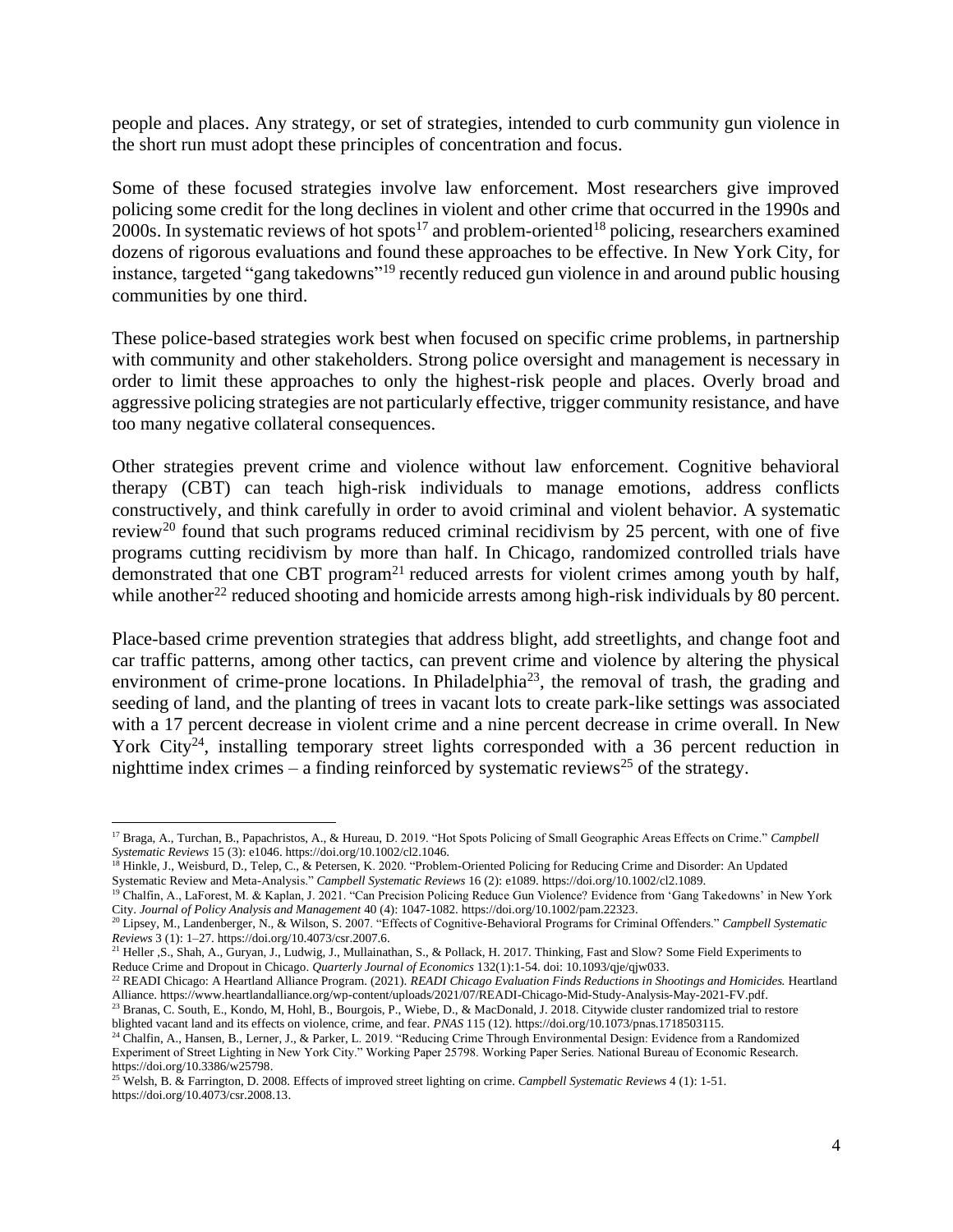Outreach by "credible messengers" to individuals at the highest risk for violence is an important component of many models for reducing community gun violence. Also described as violence intervention or interruption, frontline workers mediate disputes, connect individuals to muchneeded supports and services, and use community events and media campaigns to promote nonviolent cultural norms. The evidence concerning street outreach is promising but mixed - neighborhoods in [Chicago](https://www.ojp.gov/pdffiles1/nij/grants/227181.pdf)<sup>26</sup>, [New York City](https://johnjayrec.nyc/2017/10/02/cvinsobronxeastny/)<sup>27</sup>, [Los Angeles](https://www.juvenilejusticeresearch.com/sites/default/files/2020-08/GRYD%20IR%20and%20Gang%20Crime%20Report_FINALv3.pdf)<sup>28</sup>, and [Philadelphia](https://cvg.org/wp-content/uploads/2020/03/SummaryofPhilaCeaseFireFindingsFormatted_Jan2017.pdf)<sup>29</sup> experienced significant reductions in shootings after implementing such programs, while communities in [Baltimore](https://injuryprevention.bmj.com/content/early/2021/02/07/injuryprev-2020-044056)<sup>30</sup> and [Pittsburgh](https://onlinelibrary.wiley.com/doi/abs/10.1111/j.1745-9133.2011.00763.x)<sup>31</sup> reported increases in gun violence. A chronic lack of consistent funding has hampered the development of this important strategy, and additional funding, if properly directed, should further professionalize this field and improve results.

Tellingly, the intervention associated with the strongest effects on gun violence does not focus exclusively on police or non-police solutions; instead it brings cops and communities together to prevent gun violence. Focused deterrence, also known as the Gun Violence Intervention or Ceasefire, creates partnerships among community residents, service providers, and law enforcement officials. These partnerships identify high-risk people and social networks, communicate directly their commitment to stop the violence, provide specialized supports and services, and deploy targeted law enforcement sanctions as a last resort. In [Boston](https://www.d.umn.edu/~jmaahs/Correctional%20Assessment/Articles/Braga_problem_oriented%20policing_deterrence.pdf)<sup>32</sup>, the strategy reduced youth homicide by 63 percent. In [Oakland](https://giffords.org/lawcenter/report/a-case-study-in-hope-lessons-from-oaklands-remarkable-reduction-in-gun-violence/)<sup>33</sup>, it cut gun homicides by 31 percent and groupinvolved shootings by 43 percent. A [systematic review](https://onlinelibrary.wiley.com/doi/full/10.1002/cl2.1051)<sup>34</sup> of the strategy reported favorable results in 22 of 24 studies.

It is important to reiterate that effective violence reduction includes law enforcement but does not stop there. Cities cannot simply arrest their way out of increasing gun violence. Instead, cities must complement policing and other enforcement strategies with strong community-based ones as well, giving voice to residents of the most impacted neighborhoods.

It is also important to acknowledge that no single intervention, whether led by police or community members, can stop violence all by itself. In many cities, specific anti-violence programs succeed in isolation, while violence citywide remains high. For broad and sustained declines in violence, cities need collaborative efforts that leverage multiple strategies at once. Such collaboration is

<sup>33</sup> Giffords Law Center. A Case Study in Hope: Lessons from Oakland's Remarkable Reduction in Gun Violence. 2019.

<sup>26</sup> Skogan, W., Hartnett, S., Bump, N., & Dubois, J. 2009. Evaluation of CeaseFire-Chicago. Retrieved from: [https://www.ojp.gov/pdffiles1/nij/grants/227181.pdf.](https://www.ojp.gov/pdffiles1/nij/grants/227181.pdf)

<sup>&</sup>lt;sup>27</sup> Delgado, S., Alsabahi, L., Wolff, J., Alexander, N., Cobar, P., & Butts, J. 2017. The effects of Cure Violence in the South Bronx and East New York, Brooklyn. In *Denormalizing Violence: A Series of Reports From the John Jay College Evaluation of Cure Violence Programs in New York City*. New York, NY: Research and Evaluation Center, John Jay College of Criminal Justice, City University of New York.

<sup>&</sup>lt;sup>28</sup> Brantingham, P., Sundback, N., Yuan, B., & Chan, K. 2017. GYRD Intervention Incident Response and Gang Crime 2017 Evaluation Report. Retrieved from: [https://www.juvenilejusticeresearch.com/sites/default/files/2020-](https://www.juvenilejusticeresearch.com/sites/default/files/2020-08/GRYD%20IR%20and%20Gang%20Crime%20Report_FINALv3.pdf)

[<sup>08/</sup>GRYD%20IR%20and%20Gang%20Crime%20Report\\_FINALv3.pdf.](https://www.juvenilejusticeresearch.com/sites/default/files/2020-08/GRYD%20IR%20and%20Gang%20Crime%20Report_FINALv3.pdf)

<sup>29</sup> Roman, C., Klein, H., Wolff, K., Bellamy, M., & Reeves, K. 2017. Philadelphia CeaseFire: Findings from the Impact Evaluation. *Temple* 

*University*. Retrieved from[: https://cvg.org/wp-content/uploads/2020/03/SummaryofPhilaCeaseFireFindingsFormatted\\_Jan2017.pdf.](https://cvg.org/wp-content/uploads/2020/03/SummaryofPhilaCeaseFireFindingsFormatted_Jan2017.pdf)

<sup>30</sup> Buggs S., Webster D., & Crifasi C. 2022. Using synthetic control methodology to estimate effects of a *Cure Violence* intervention in Baltimore, Maryland. *Injury Prevention* 28: 61-67.

<sup>31</sup> Wilson, J. & Chermak, S. 2011. "Community-Driven Violence Reduction Programs." *Criminology & Public Policy* 10 (4): 993–1027. https://doi.org/10.1111/j.1745-9133.2011.00763.x.

 $32$  Braga, A., Kennedy, D., Waring, E., & Piehl, A. 2001. Problem-Oriented Policing, Deterrence, and Youth Violence: An Evaluation of Boston's CeaseFire Operation. *Journal of Research in Crime and Delinquency* 38 (3): 195-225.

[https://giffords.org/lawcenter/report/a-case-study-in-hope-lessons-from-oaklands-remarkable-reduction-in-gun-violence/.](https://giffords.org/lawcenter/report/a-case-study-in-hope-lessons-from-oaklands-remarkable-reduction-in-gun-violence/)

<sup>34</sup> Braga, A., Weisburd, D., & Turchan, B. 2019. "Focused Deterrence Strategies Effects on Crime: A Systematic Review." *Campbell Systematic Reviews* 15 (3): e1051. https://doi.org/10.1002/cl2.1051.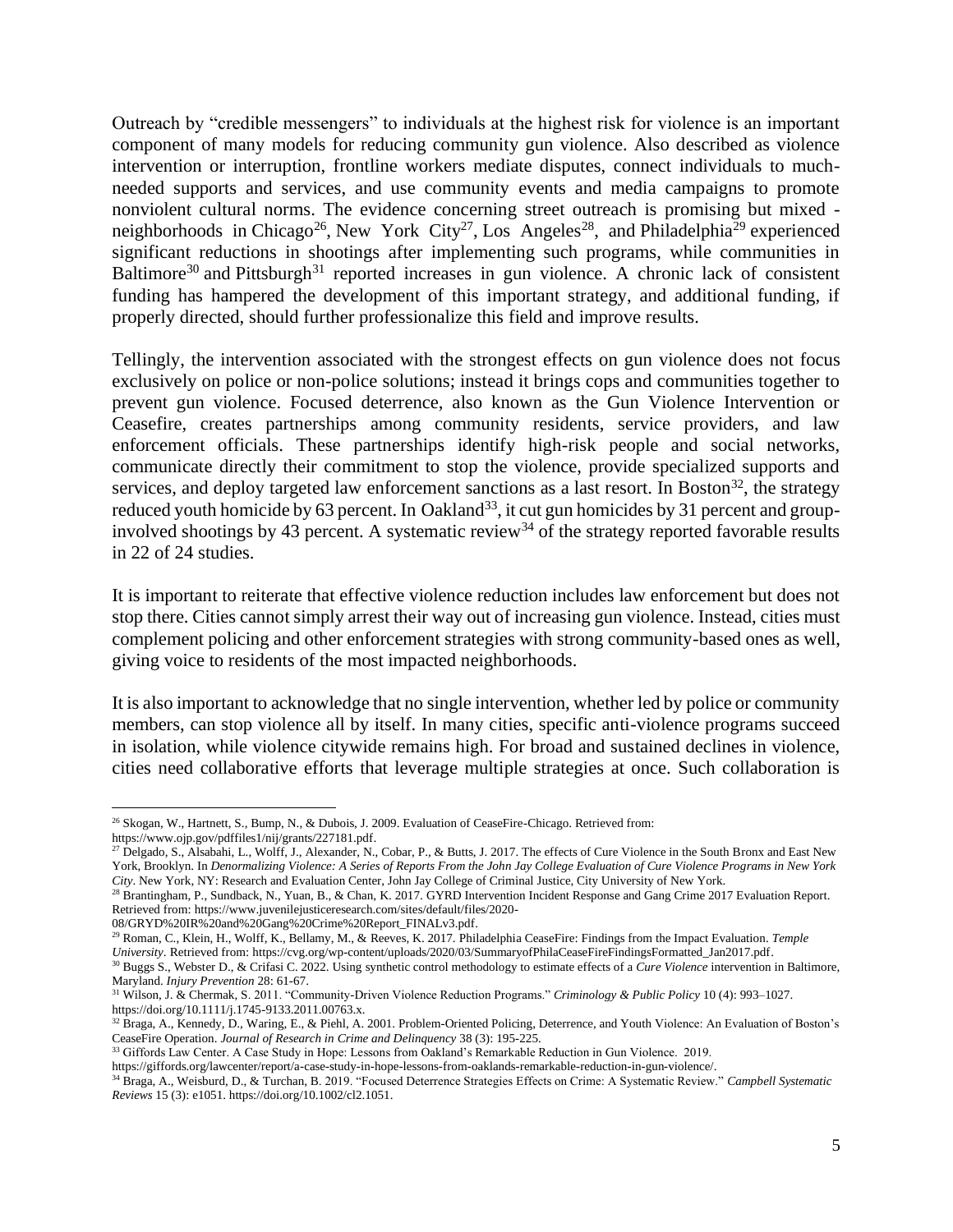difficult under normal circumstances, but appears especially hard to achieve in the current hyperpolarized political environment.

## **A Roadmap for Reducing Community Gun Violence Now**

Articulating and then translating a city's anti-violence vision into action requires clear and consistent leadership to put all the pieces together in a coherent way. Last summer, the Council created a Violent Crime Working Group to help cities do just that. Members brought different perspectives to the table but shared an intense commitment to saving lives by stopping violence. In January, we released our [final report](https://counciloncj.org/10-essential-actions/)<sup>35</sup>, which outlines ten essential actions every city should take to reduce gun violence now. Here, I will describe just a few.

First, for any city facing high rates of crime, preserving life by preventing lethal or near-lethal violence must be at the top of the policymaking agenda. Local leaders must avoid the devastating human and economic costs of such violence. Every lost soul is priceless, and a single gun homicide costs as much as [\\$17 million](https://www.tandfonline.com/doi/abs/10.1080/14789940903564388)<sup>36</sup> in direct and indirect costs. Progress should be measured in clear, concrete terms: fewer homicides and non-fatal shootings. Annual reductions of 10% are an impactful yet realistic goal.

To achieve this, law enforcement agencies must keep a consistent focus on preventing violence, not just making arrests. Effective management means rewarding officers for outcomes like reduced victimization, rather than outputs like the number of pedestrian or car stops. Similarly, non-law enforcement partners such as community-based service providers and their funders should maintain a focus on anti-violence outcomes, not outputs such as services delivered.

Next, as noted above, city leaders should acknowledge that community gun violence concentrates among small sets of key people and places and focus their engagement on them. They should begin with a rigorous problem analysis using police and hospital data to map out the locations and social networks where violence clusters. Analyses like these are critical to creating a shared understanding of a city's violence challenge and guiding collaborative efforts.

Based upon these analyses, city leaders should create strategic plans for engaging key individuals and addressing key locations. Supports and services must be offered so disconnected, at-risk community members have something better to say "yes" to, but it must also be made clear that further violence will not be tolerated. Police can disrupt cycles of violence to cool identifiable "hot spots," but such short-term actions must be supplemented by investments to change the nature of these violent locations and the communities in which they are located.

In communities impacted by gun violence, Post-Traumatic Stress Disorder can be [more](https://www.motherjones.com/politics/2014/02/ptsd-among-wounded-americans-in-violent-neighborhoods/)  [common](https://www.motherjones.com/politics/2014/02/ptsd-among-wounded-americans-in-violent-neighborhoods/)<sup>37</sup> among residents than among veterans of the wars in Afghanistan, Iraq, or Vietnam. Because of this, it is crucial for city leaders to emphasize healing with [trauma-informed](http://traumarecoverycenter.org/) 

<sup>35</sup> Violent Crime Working Group. 2022. "Saving Lives: Ten Essential Actions Cities Can Take to Reduce Violence Now." Washington, D.C.: Council on Criminal Justice[. https://counciloncj.org/10-essential-actions/.](https://counciloncj.org/10-essential-actions/)

<sup>&</sup>lt;sup>36</sup> DeLisi, M., Kosloski, A., Sween, M., Hachmeister, E., Moore, M. & Drury, A. (2010). Murder by numbers: monetary costs imposed by a sample of homicide offenders. *The Journal of Forensic Psychiatry & Psychology* 21 (4): 501-513, DOI: [10.1080/14789940903564388.](https://doi.org/10.1080/14789940903564388) <sup>37</sup> Beckett, L. 2014. "Americans in Violent Neighborhoods Are Developing PTSD at Rates Similar to Combat Veterans." *Mother Jones* (blog).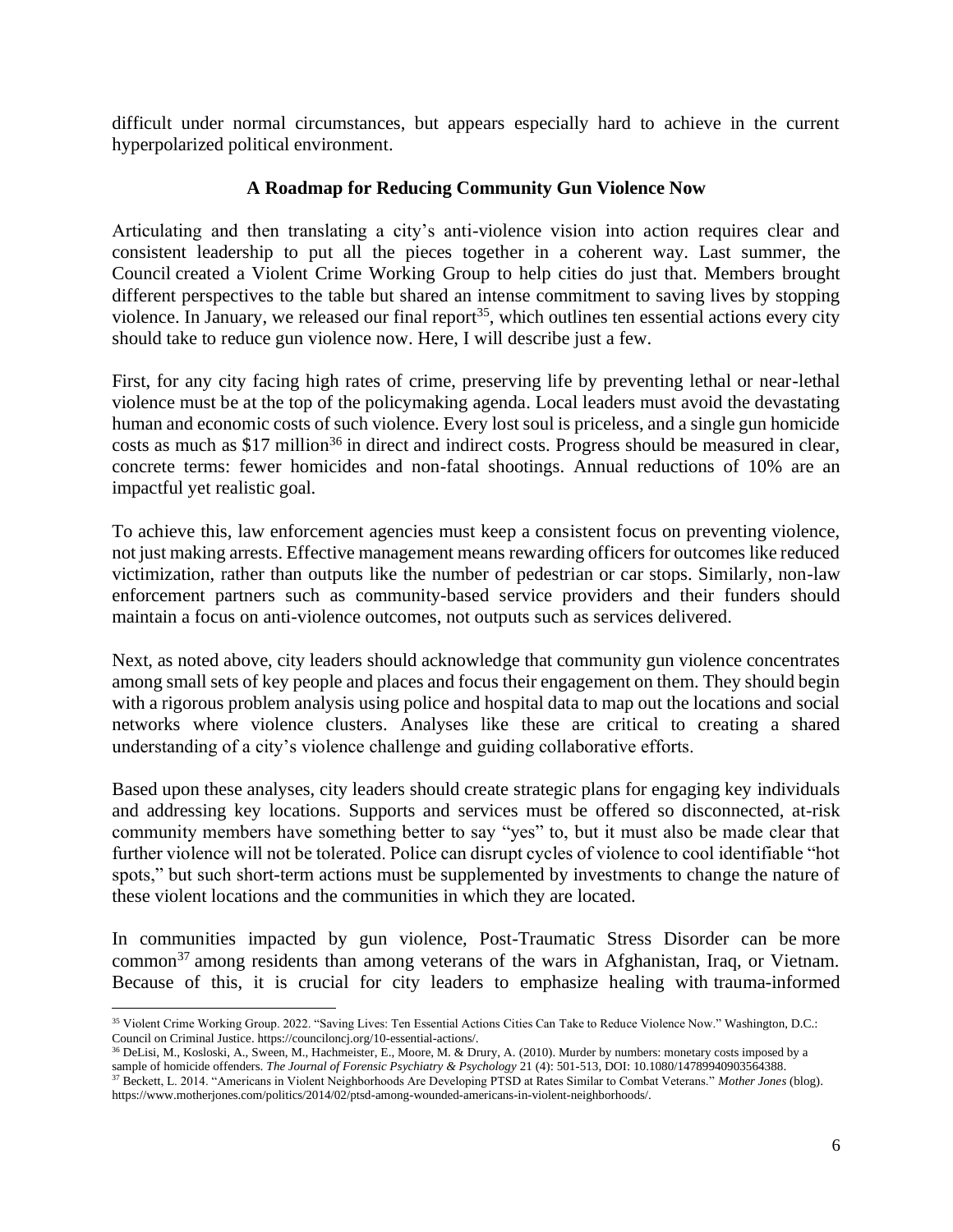[approaches](http://traumarecoverycenter.org/)<sup>38</sup>. Agencies working with victims and survivors should be careful to deliver services in ways that do not retraumatize their clients. Law enforcement officers also experience trauma and can benefit from such approaches as well.

Also, without clear and consistent buy-in from city leaders, plans tend to stay on the shelf. To avoid this, cities suffering from high rates of violent crime should have permanent offices dedicated to violence reduction operating inside the mayor's office, with senior leadership reporting directly to the mayor. These units, such as the [Office of Gang Reduction and Youth](https://www.juvenilejusticeresearch.com/sites/default/files/2020-08/GRYD%20Brief%201_GRYD%20Comprehensive%20Strategy_6.2020.pdf)  [Development \(GRYD\)](https://www.juvenilejusticeresearch.com/sites/default/files/2020-08/GRYD%20Brief%201_GRYD%20Comprehensive%20Strategy_6.2020.pdf)<sup>39</sup> in Los Angeles, should act as the hub for a city's anti-violence efforts.

Finally, cities must hold themselves fully accountable using rigorous research and reliable data. Whatever strategies are chosen, they should be backed up by evidence of effectiveness. Then, those strategies must be monitored and evaluated to see if they actually stop violence and save lives. Leaders must embrace a learning culture that is able to recognize when strategies are not working and shift course—without starting over from scratch.

### **Recommendations for States and the Federal Government**

In addition to guidance for cities, the Working Group provided recommendations for states and the federal government, who can play strong supporting roles through legislation and regulation, messaging and convening, executive action, and especially grantmaking. There are currently several proposals being considered in Congress to increase investment in anti-violence strategies that work, including \$5 billion for evidence-informed community violence intervention strategies included in the Build Back Better Act. The Working Group's recommendations include the following.

First, most federal taxpayer dollars invested in anti-violence strategies should be spent on those that are informed by rigorous research and evidence. At the same time, some resources must be made available for localities to pursue or enhance "promising" or "emerging" strategies and to experiment with new approaches for effectively reducing violence. Relatedly, while sound grant management is essential, many smaller organizations struggle to meet strict federal grant requirements. New funding arrangements – such as mini-grants, intermediary or pass-through arrangements, and fiscal sponsorship – should be made to ensure these applicants have an opportunity to participate.

Second, the federal government should also build local capacity by funding an increased array of training and technical assistance to advance the implementation of evidence-informed strategies. Localities should be encouraged to refrain from "going it alone" – launching major initiatives without consulting outside experts on best practices. Peer-to-peer learning is another important means of sharing best practices, and the federal government should encourage such learning through the establishment of information-sharing networks.

<sup>38</sup> University of California San Francisco Division of Trauma Recovery Services. "Trauma Recovery Center." Accessed March 4, 2022. [https://divisionoftraumarecoveryservices.org/trauma-recovery-center/.](https://divisionoftraumarecoveryservices.org/trauma-recovery-center/)

<sup>&</sup>lt;sup>39</sup> Tremblay, A., Herz, D., Zachery, R., & Kraus, M. 2020. "The City of Los Angeles Mayor's Office of Gang Reduction and Youth Development (GRYD) Comprehensive Strategy." GRYD Research and Evaluation Briefs, no. 1.

[https://www.juvenilejusticeresearch.com/sites/default/files/2020-08/GRYD%20Brief%201\\_GRYD%20Comprehensive%20Strategy\\_6.2020.pdf.](https://www.juvenilejusticeresearch.com/sites/default/files/2020-08/GRYD%20Brief%201_GRYD%20Comprehensive%20Strategy_6.2020.pdf)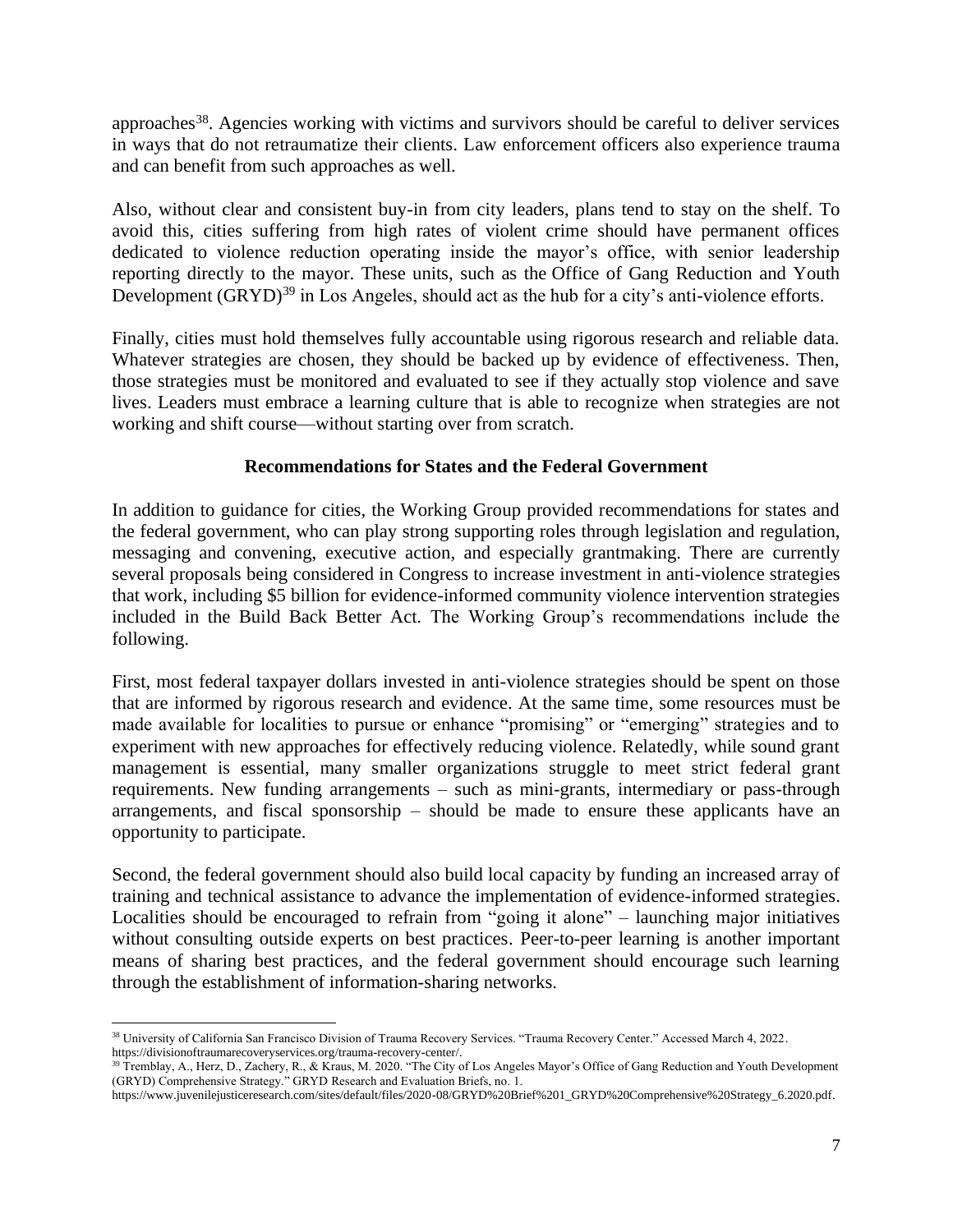Third, many local efforts to reduce violence are stymied by a lack of available, reliable, and shareable data. Similarly, many important research questions relevant to violence reduction remain unanswered. With local resources devoted to addressing immediate needs, the federal government should make long-term investments in improving the quality and quantity of both data and research related to violence reduction, which ultimately will accelerate progress at the local level.

### **Conclusion**

I want to conclude with some general observations about politics along with one concrete proposal that puts such politics aside.

The public conversation about criminal justice in America is hyperpolarized, with the public being presented with a false choice between absolutes: it is all about tough policing and prosecution, or it is the police and prosecutors who are the problem. It is #BlackLivesMatter versus #BlueLivesMatter. Some leaders push back on this frame, but this either/or construct shapes the dominant criminal justice narratives in our country. This "us versus them" dynamic is profoundly destructive to sound anti-violence efforts because everything we know about violence reduction tells us that we need law enforcement, but we need community and other partners as well. And most importantly, we know that a single approach will not work – we need everybody to work together. Unfortunately, the current conversation makes these collaborative partnerships nearly impossible.

The fact is, we can have safety and justice at the same time. We can reduce violence and promote reform simultaneously. We can be tough when the circumstances call for it and be empathetic and supportive to achieve our goals as well. We have to reject either/or choices and insist on both/and options, as the Council's [Task Force on](https://counciloncj.org/tfp/) Policing<sup>40</sup> did last year in forging common ground between police and civil rights leaders on a comprehensive set of law enforcement reforms. We have to remember that it is about solving a deadly serious problem, not winning an abstract argument. It is about bringing people back together, not pulling them apart.

Polling indicates that most Americans [oppose](https://www.pewresearch.org/fact-tank/2021/10/26/growing-share-of-americans-say-they-want-more-spending-on-police-in-their-area/)<sup>41</sup> "defunding" the police, but [support](https://www.vox.com/2021/5/3/22406099/police-reform-chauvin-congress)<sup>42</sup> reasonable reforms. More than 60 percent of those surveyed believe "violent crime is a big problem today." Both the science and the public are saying the same thing, we must improving our justice systems while controlling violence.

Our cities need relief right now. I urge Congress to take the \$5 billion in funding for evidenceinformed community violence intervention strategies that was included in the Build Back Better Act, supplement that funding with \$1 billion in support for highly focused, evidence-informed law enforcement anti-violence strategies, and pass these measures in a standalone bill immediately. I believe this nonpartisan proposal would be embraced by both violence intervention organizations,

<sup>40</sup> Council on Criminal Justice. "Task Force on Policing." Accessed March 4, 2022. https://counciloncj.org/tfp/.

<sup>41</sup> Parker, K. & Hurst, K. 2021. "Growing share of Americans say they want more spending on police in their area." Pew Research Center. https://www.pewresearch.org/fact-tank/2021/10/26/growing-share-of-americans-say-they-want-more-spending-on-police-in-their-area/.

<sup>42</sup> Zhou, L. 2021. "A majority of voters see an urgent need for police reform following the Chauvin verdict." *Vox*.

https://www.vox.com/2021/5/3/22406099/police-reform-chauvin-congress.